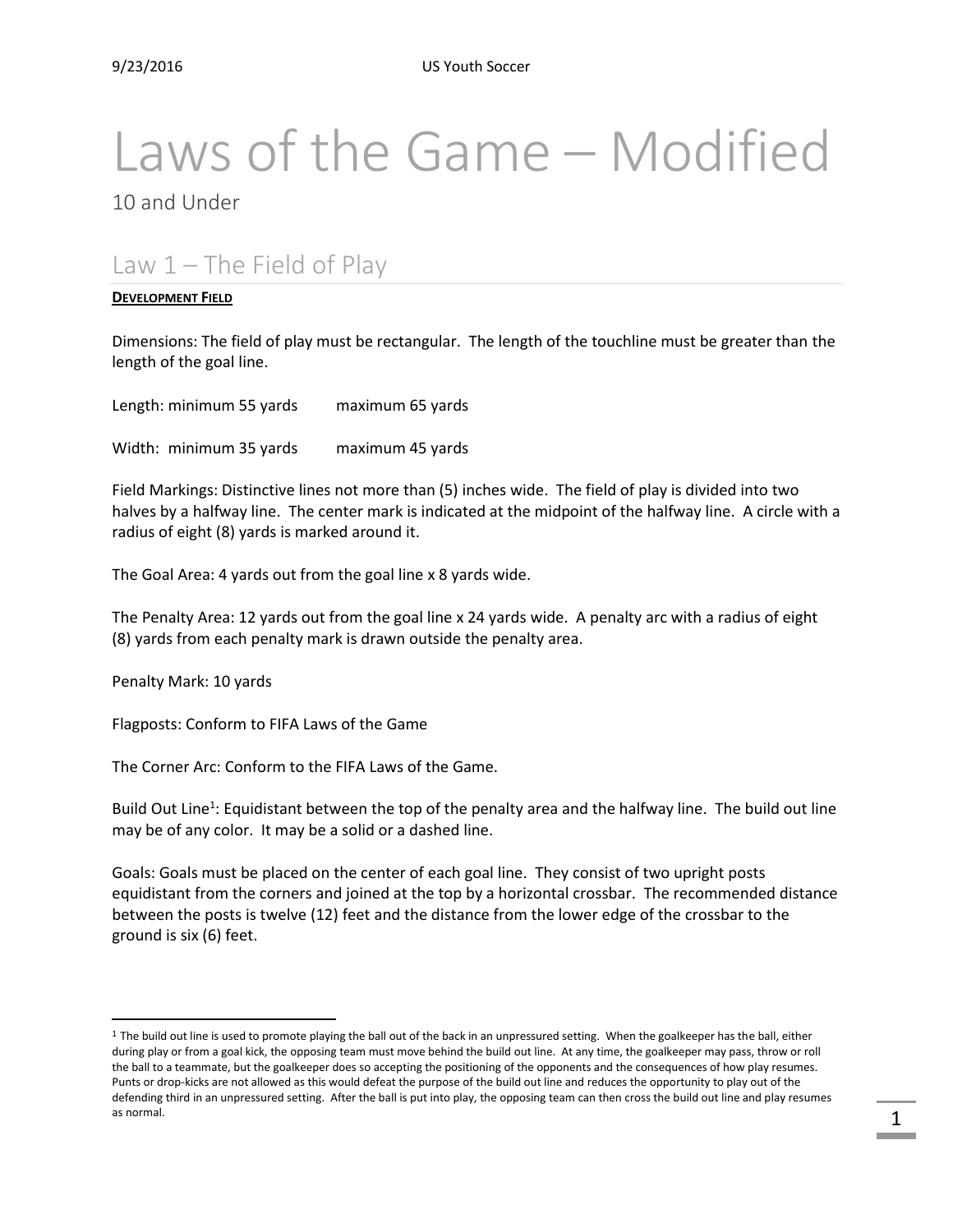Optional: For the developmental field the goal may be a maximum of 6 feet high by 18 feet wide.

Safety: Goals must be anchored securely to the ground. Portable goals may only be used if they satisfy this requirement.



#### Law 2 – The Ball

 $\overline{a}$ 

Size four (4). The ball needs to be FIFA Quality.

Optional: use a lightweight<sup>2</sup> size four (4) ball.

## Law 3 – The Number of Players

A match is played by two teams, each consisting of not more than seven (7) players, one of whom is the designated goalkeeper. A match may not start or continue if either team consists of fewer than five players.

Substitutions: At any stoppage of play and unlimited.

N. B.: A player who is suspected to have a head injury<sup>i</sup> leaves the field of play for additional evaluation; a substitution can be made in that moment.

<sup>&</sup>lt;sup>2</sup> A lightweight version reduces the weight of a size 4 soccer ball while still staying within the standards set by U. S. Soccer. Physical benefits of a lightweight ball include less stress on joints at the moment of impact and young players can make long passes, hard shots and block attempts by opponents.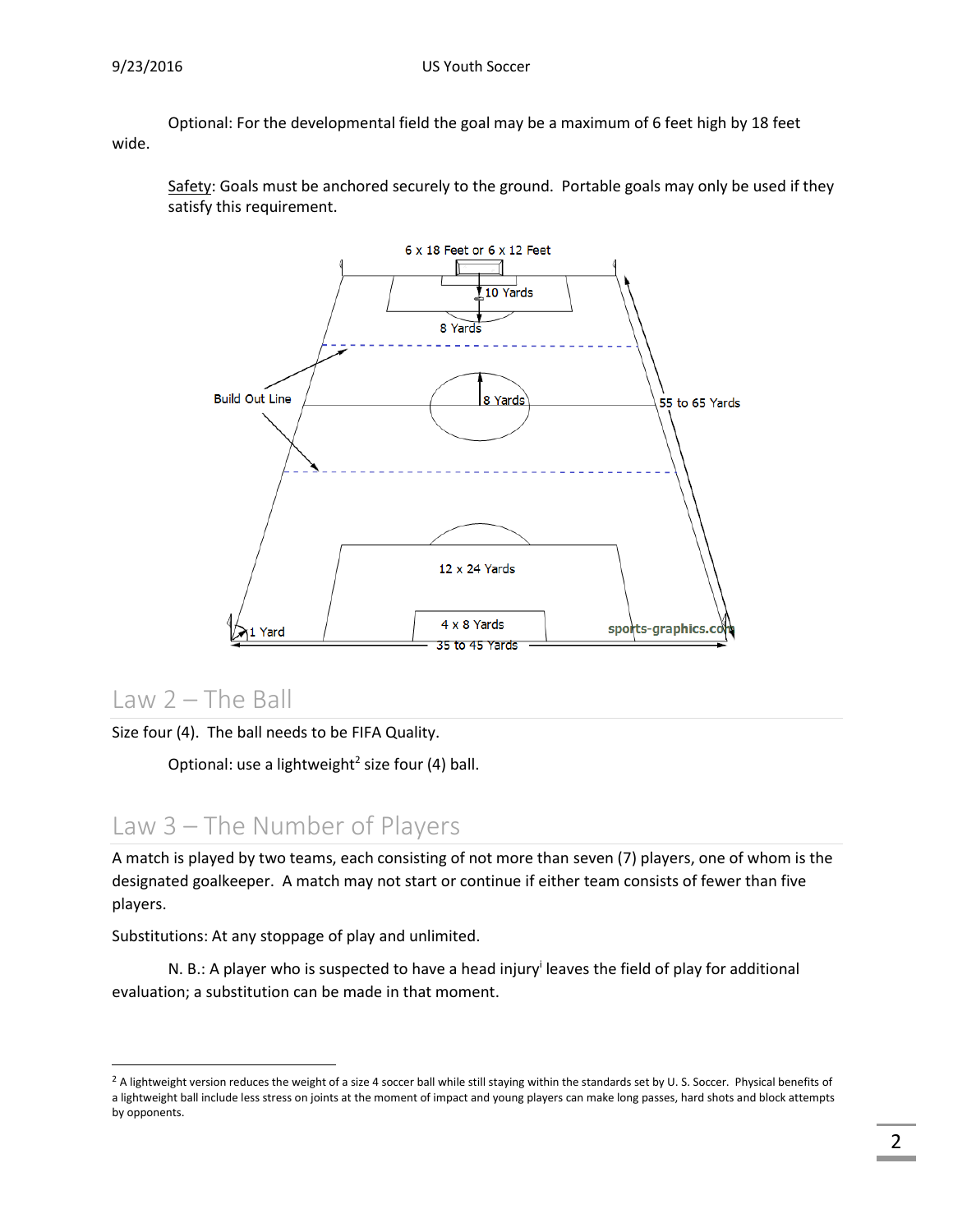Playing time: Each player SHALL play a minimum of 50% of the total playing time, which is controlled by the coach. Teams and matches may be coed.

The maximum team roster size is twelve  $(12)^{11}$ 

#### Law 4 – The Players Equipment

Conform to the FIFA Laws of the Game. Non-uniform clothing, matching the uniform color, is allowed based on weather conditions. Uniforms must distinguish teams. Shinguards are MANDATORY for both practices and games, and must be covered entirely by socks. If needed, teams can be distinguished by scrimmage vests.

#### **Safety**

A player must not use equipment or wear anything that is dangerous to himself or another player (including any kind of jewelry; with the exception of a medical alert bracelet).

# Law 5 – The Referee

Registered referee with a minimum U. S. Soccer certification of Grade 9 or parent/coach or assistant coach.

## Law 6 – The Other Match Officials

None.

Optional: use registered Assistant Referees, if available. If registered Assistant Referees are not assigned, it is permissible to use club linesmen/women (preferably parents) to signal ball out of play only.

## Law 7 – The Duration of the Match

Conform to the FIFA with the exception of the match being divided into two (2) equal halves of twenty-five (25) minutes. There shall be a half-time interval of up to ten (10) minutes. No added time at the end of either half.<sup>iii</sup>

## Law 8 – The Start and Restart of Play

Conform to the FIFA Laws of the Game, with the exception that the defending team is at least eight (8) yards from the ball until it is in play.

# Law 9 – The Ball In and Out of Play

Conform to the FIFA Laws of the Game.

# Law 10 – The Method of Scoring

Conform to the FIFA Laws of the Game.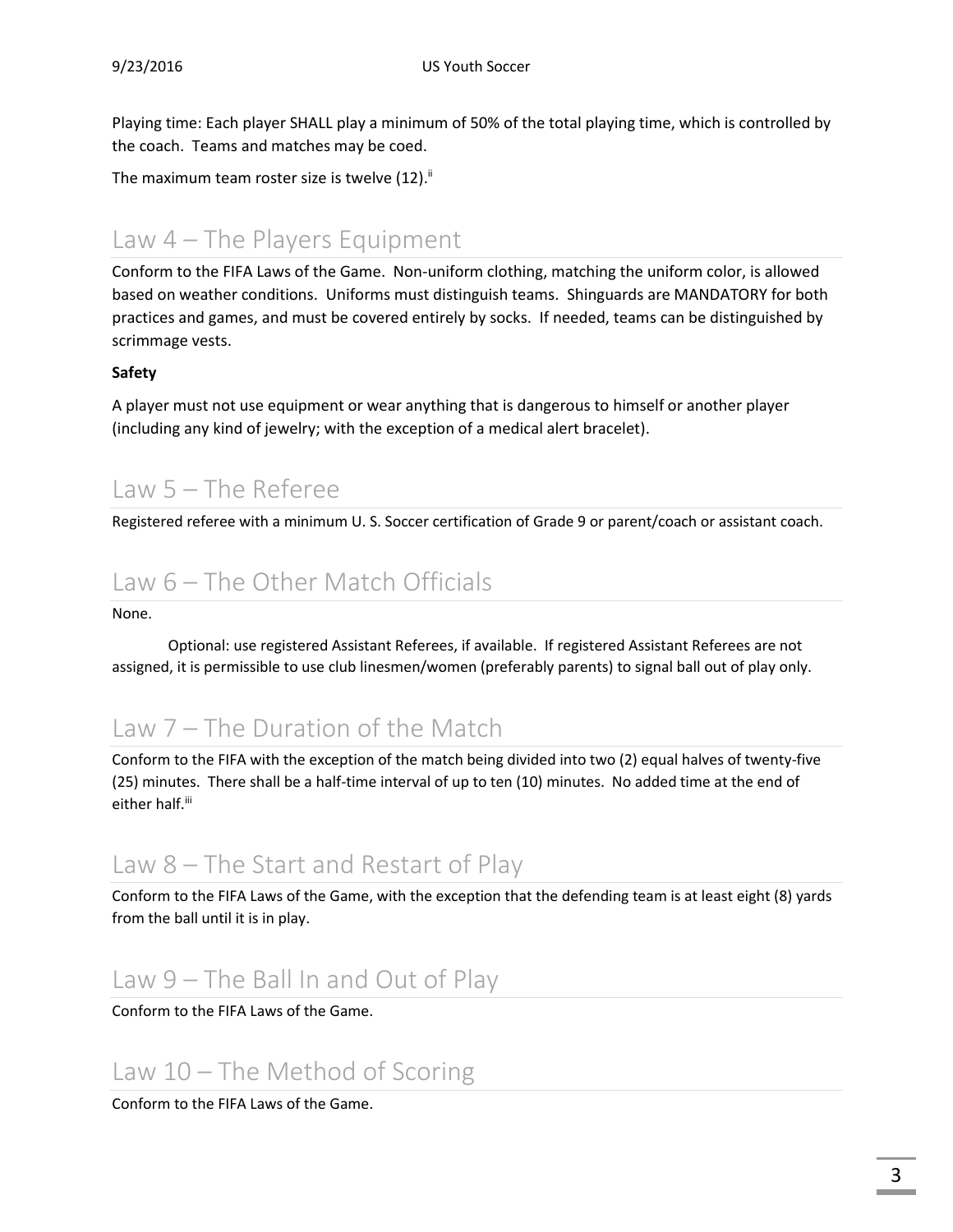# Law 11 – Offside

Conform to the FIFA Laws of the Game, with the exception that the build-out line also serves as an offside line<sup>3</sup>. Attackers cannot be penalized for an offside offense between the halfway line and the build-out line.

# Law 12 – Fouls and Misconduct

Conform to the FIFA Laws of the Game with the exception that an indirect free kick is awarded to the opposing team at the spot of the offense if a goalkeeper punts or drop-kicks the ball. If the punt occurs within the goal area, the indirect free kick should be taken on the goal area line parallel to the goal line at the nearest point to where the infringement occurred.

When a player deliberately heads the ball in a game, an indirect free kick should be awarded to the opposing team from the spot of the offense. If the deliberate header occurs within the goal area, the indirect free kick should be taken on the goal area line parallel to the goal line at the point nearest to where the infringement occurred.

#### Law 13 – Free Kicks

Conform to the FIFA Laws of the Game with the exception that all opponents are at least eight (8) yards from the ball until it is kicked.

#### Law 14 – The Penalty Kick

Conform to the FIFA Laws of the Game, with the exception that the penalty mark is ten (10) yards from the goal line.

# Law 15 – The Throw-In

Conform to the FIFA Laws of the Game.

# Law 16 – The Goal Kick

 $\overline{a}$ 

Conform to the FIFA Laws of the Game with the exception that opposing players must retreat behind the build out line until the ball is in play. The team taking the goal kick may choose to restart play before the opponents have retreated behind the build out line. The ball is in play when it is kicked directly out of the penalty area.

<sup>&</sup>lt;sup>3</sup> An attacking player would have to be between the build-out line and the opponent's goal line to possibly be in an offside position. By using the build-out line as the offside line, it is far less likely that passes over the top will be made and more space is created for movement off the ball for the second and third attackers.